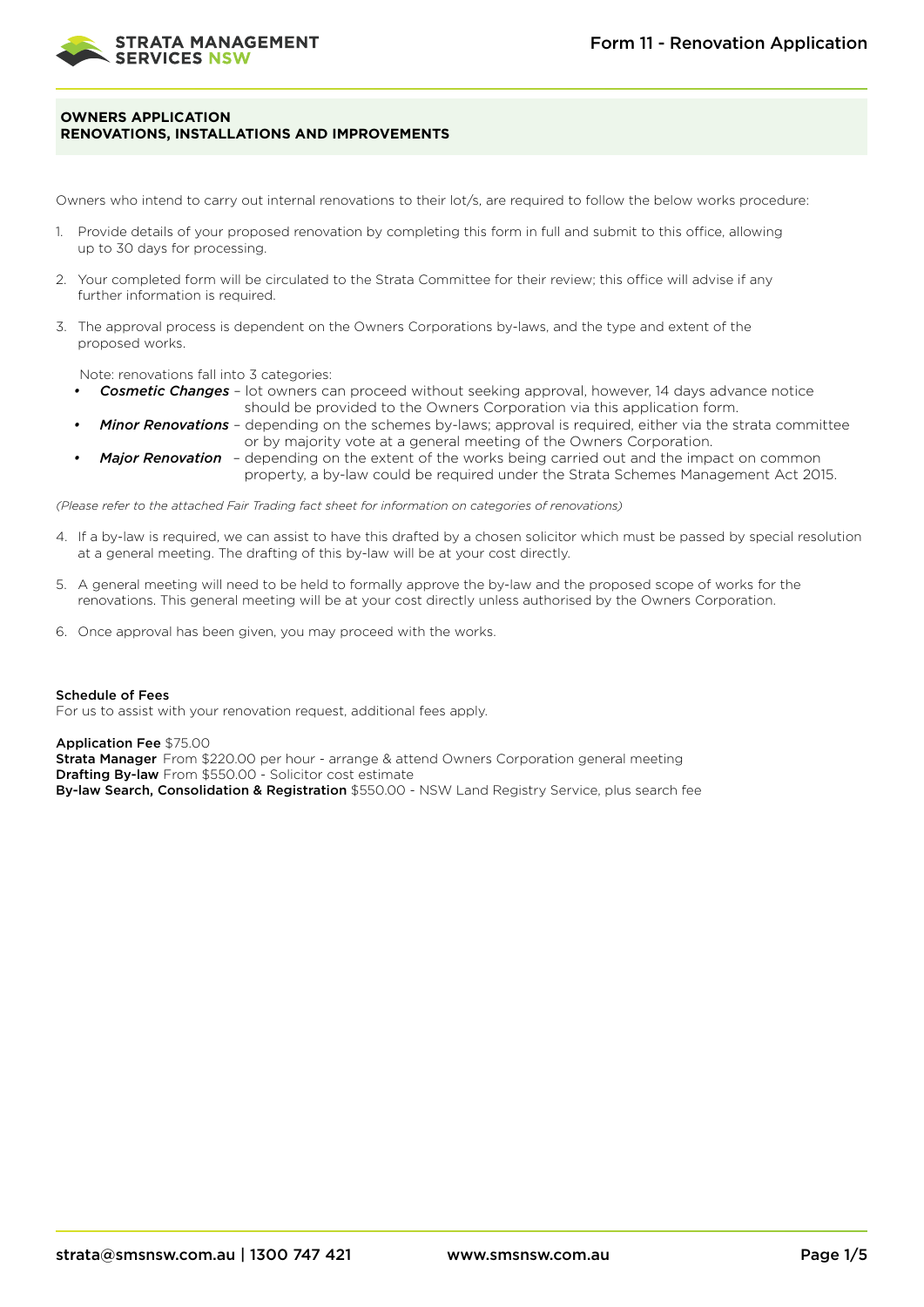

# NOTES ON RENOVATION PROCEDURE

#### Progressing the Application

The Strata Committee are working as volunteers to handle matters for your Strata Scheme, therefore we can offer no guarantee that a decision will be made within a set timeframe. As a guide, this process usually takes between 7 and 30 days.

## By-Law Procedure

When the application is reviewed, depending on the extent of the works being carried out and the effect on common property, it is possible that a by-law could be required under Section 143 and 108 of the Strata Schemes Management Act. Should this be the case, our office will assist you to have a chosen/suggested Strata Solicitors draft your by-law. Once the by-law is ready, a copy will be reviewed by the Strata Committee to ensure it meets the requirements of the Owners Corporation. If the by-law is approved in principle by the committee they will call an Extraordinary General Meeting (EGM) in order it can be considered by the Owners Corporation as per the requirements of the legislation (the cost of this meeting would be charged to the Lot Owner). Alternatively the by-law can be submitted by the lot owner to the next Annual General Meeting (AGM). By-laws can only be passed by Special Resolution – where no more than 25% of votes are cast against the motion, based on units of entitlement (including votes in person and by proxy).

#### Other Documentation Required

Depending on the nature of the works you may also be asked to submit an Engineers Report, Dilapidation Report, drawings, plans etc. Should the works also require council approval a Development Application (DA) would need to be submitted. Please check with your local council to see if your works falls into this category – please note your works may be approved by the council and not by the Owners Corporation or vice versa.

#### Hard Flooring

If you are looking to install hard flooring please check the relevant by-law for your building for further information, however please note that this is classified as a 'minor renovation' requiring approval from your Owners Corporation. Dependent on the by-laws this approval could be in the form of an Ordinary Resolution at a General Meeting. Should you proceed to install, you should use the highest grade of underlay/sound insulation available (if not defined in the by-laws) to minimise the risk of breaches of by-laws.

# Checklist

The following documents should be provided with the completed application if available/applicable:

- Scope of works
- Program of works
- Contractors appointment & required documentation (including insurances, licensing etc)
- Designs/plans
- Structural Engineers Report
- Dilapidation Report
- Copy of Home Owners Warranty Insurance (if required)
- Draft By-law (if available/required)
- Development Application (if available/required)
- Where applicable, upon completion of works please provide any certification issued i.e.
	- o Waterproofing Certificate
	- o Electrical Wiring Certificate
	- o Plumbing Certificate
	- o Structural Engineers Certificate
	- o Fire Compliance Certification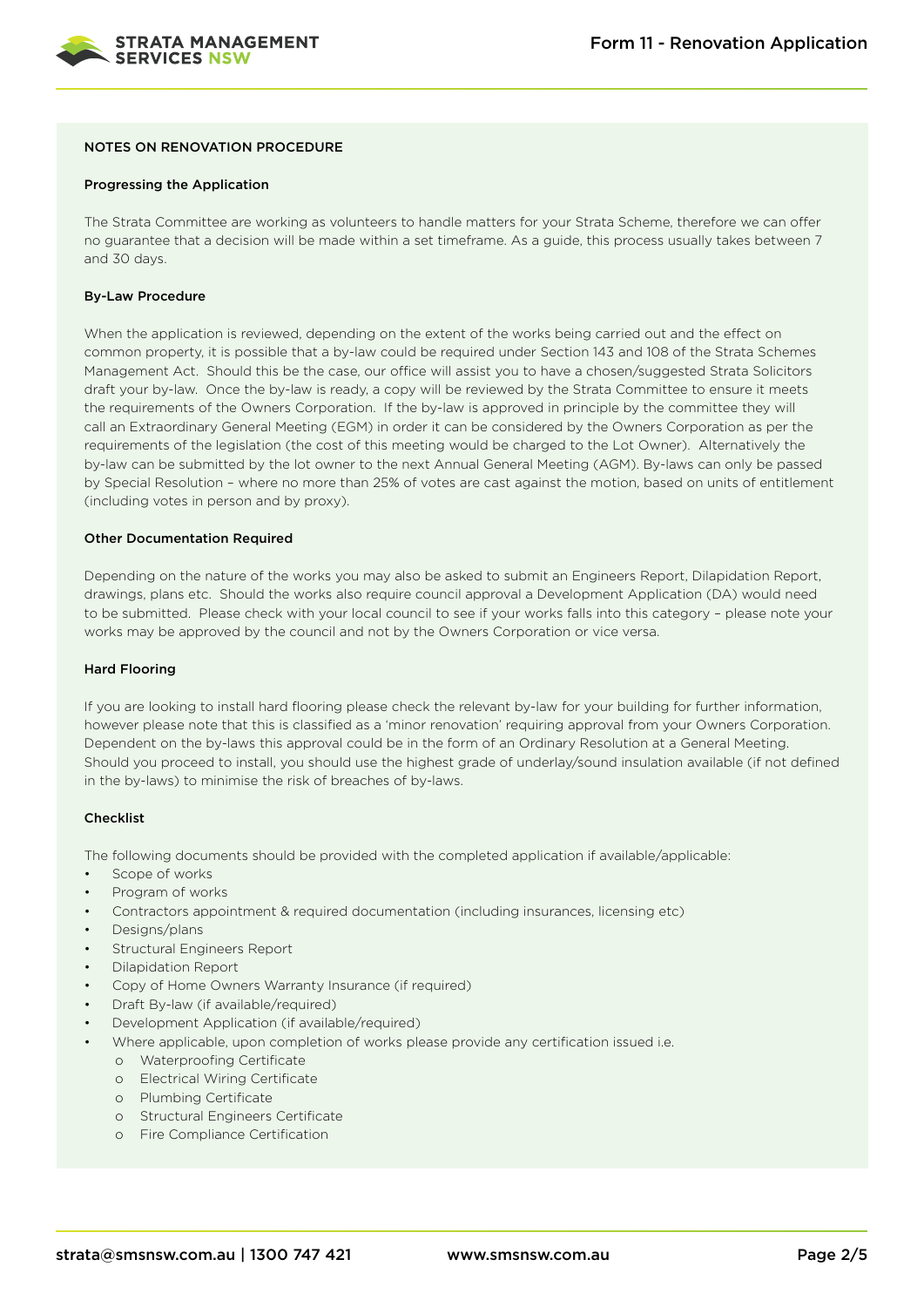

## SECTION 1

# APPLICANT DETAILS

| <b>Strata Plan Number:</b> |  |
|----------------------------|--|
| <b>Building Address:</b>   |  |
| Lot / Unit No:             |  |
| Lot Owner Full Name/s:     |  |
| <b>Contact Ph:</b>         |  |
| <b>Contact Email:</b>      |  |

SECTION 2 -

# PROPOSED WORKS

Provide a Detailed Description of Proposed Works:

| Do any of the proposed works exceed \$20,000?                                                                                       | Yes<br>No |
|-------------------------------------------------------------------------------------------------------------------------------------|-----------|
| <b>Removal of Bathroom Tiles?</b>                                                                                                   | Yes<br>No |
| <b>Alteration of Walls?</b><br>(if yes, engineers plans & certificate must be attached)                                             | Yes<br>No |
| Alteration of Pipes / Plumbing?<br>(if yes, attach plans with advice from the plumber on how<br>it will affect the common property) | Yes       |
| Alteration of Cables / Electrical?<br>(if yes, attach full plans)                                                                   | Yes<br>No |
| Replacement of Soft Flooring (i.e. carpet) with *Hard Flooring<br>(i.e. tiles, timber, laminate or vinyl)?                          | Yes<br>No |

(*if yes, advise the rooms involved and what will be installed under the flooring to ensure transmission of noise is compliant with the schemes by-laws and Australian Standards*)

# **\*Please note: check your Owners Corporation By-laws for possible acoustic requirements.**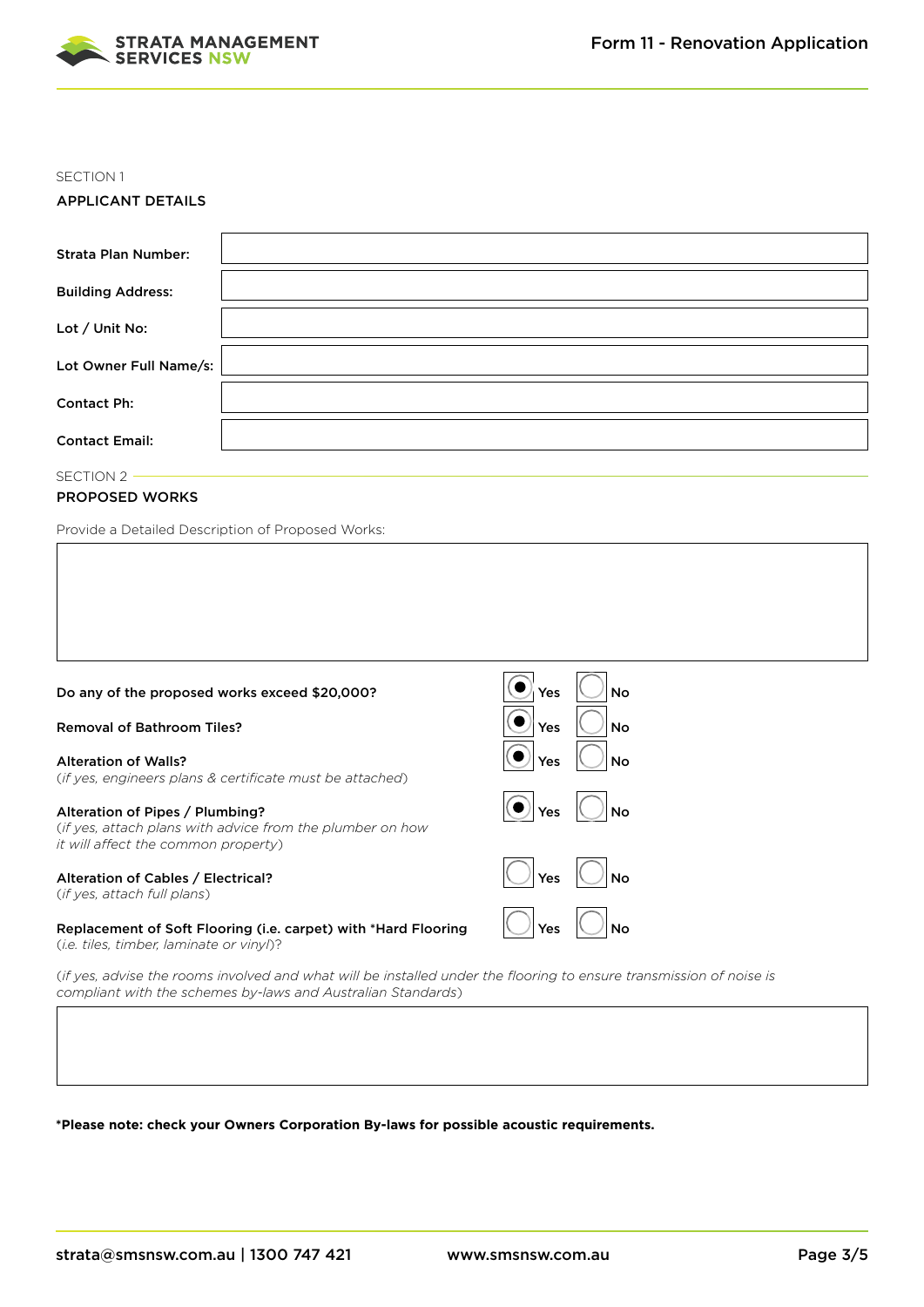

# SECTION 3

| <b>Proposed Commencement Date:</b> |                                                                                   |
|------------------------------------|-----------------------------------------------------------------------------------|
| <b>Proposed Completion Date:</b>   |                                                                                   |
| Noisy Works:                       | (specify all noisy works and estimated duration that may disturb other residents) |

(*specify all noisy works and estimated duration that may disturb other residents*).

# SECTION 4 -

# CONTRACTOR LIST:

| <b>Trade</b> | <b>Company &amp; License</b><br>No. | <b>Contact Name</b> | Phone | Email |
|--------------|-------------------------------------|---------------------|-------|-------|
|              |                                     |                     |       |       |
|              |                                     |                     |       |       |
|              |                                     |                     |       |       |
|              |                                     |                     |       |       |
|              |                                     |                     |       |       |
|              |                                     |                     |       |       |
|              |                                     |                     |       |       |

# SECTION 5

# REMOVAL OF MATERIAL

| What Provisions for Protection of Common Property?                                                        |
|-----------------------------------------------------------------------------------------------------------|
| (Specify, steps taken to prevent dust / dirt from entering common property & cleaning of common property) |
|                                                                                                           |
| If using a skip bin, where will it be located?                                                            |
|                                                                                                           |
| Smoke/Heat Alarm:                                                                                         |
| (specify, the steps to be taken to prevent false alarms)                                                  |
| Do you have a Project Manager Overseeing the Works?<br>Yes<br>(Specify company name and contact details)  |

# Do your Tradespeople have Effective Insurance?

(*Contractor Licenses & Insurances may be requested by the Owners Corporation*)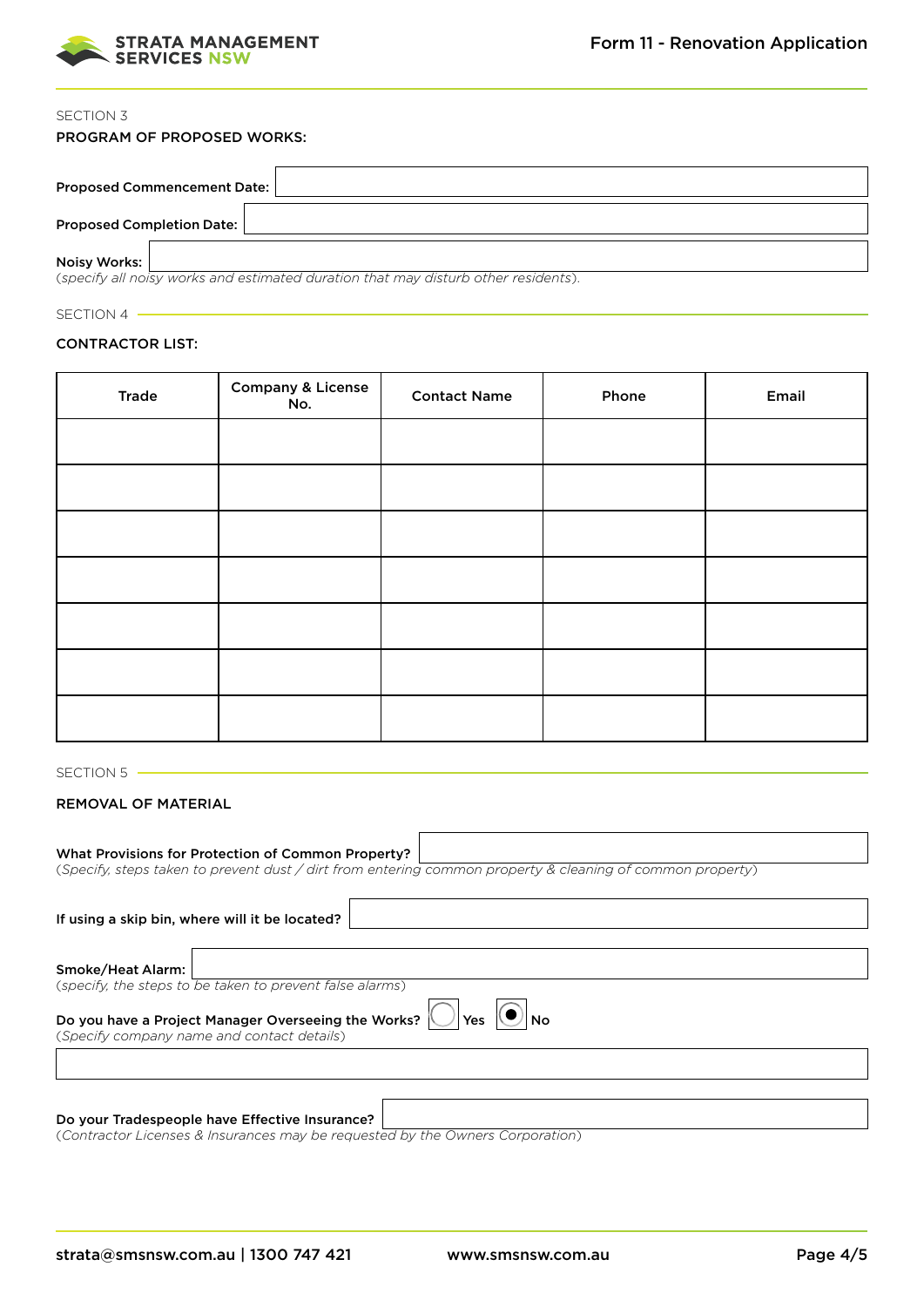

# SECTION 6

## ACKNOWLEDGEMENT

- 1. I/We have read the by-laws and will comply with any that relate to the proposed work.
- 2. I/We certify that the details provided in this application are correct to the best of my/our knowledge, and that any modifications to the plans and specifications are to be approved by the Owners Corporation.
- 3. I/We agree to pay the Application Fee of \$75 for Strata Management Services NSW to review this application, research by-laws and obtain instructions from the Strata Committee and that this amount will be charged directly to my levy account and that additional charges may apply if further Owners Corporation involvement is required.
- 4. I/We acknowledge that costs and charges outlined in the Schedule of Fees above are recoverable amounts referred to in Schedule 2(10)(8) of the Strata Schemes Management Act 2015.
- 5. I/We will use the services of appropriately professional licensed trades people who are covered by Public Liability insurance, as well as Workers Compensation (where required) and supply this to the Owners Corporation, if requested.
- 6. I/We will personally be responsible for the daily cleaning of any mess left on common property by my/our tradespeople.
- 7. Building materials and/or rubbish will not be stored on common property at any time.
- 8. I/We will be responsible for all the activities of my/our tradespeople and will ensure they are properly managed.
- 9. My contractors will not obstruct common property (inside/outside) at any time and I/we will ensure the safety of residents and the site throughout the project.
- 10. I/We will notify all residents of any noise that will take place, and the expected duration, at least one (1) week before the commencement of any works.
- 11. I/We acknowledge that any fines for false fire alarms attributed in any way to my renovations will be charged to my/our levy account for reimbursement to the Owners Corporation
- 12. All warranties for any waterproofing membranes installed must be in the name of the Owners Corporation and forwarded to the Strata Manager.
- 13. I/We will be responsible for all repairs, maintenance and ultimate replacement of the works.
- 14. I/We agree that a representative of the Strata Committee has the right to inspect the work at any time with one day's notice.

 $\mathbf{I}$ 

15. I/We will not proceed with any work until the Owners Corporation has provided written approval.

Applicants Name/s:

 $\mathsf{I}$ 

Signature of Owner/s:



Date: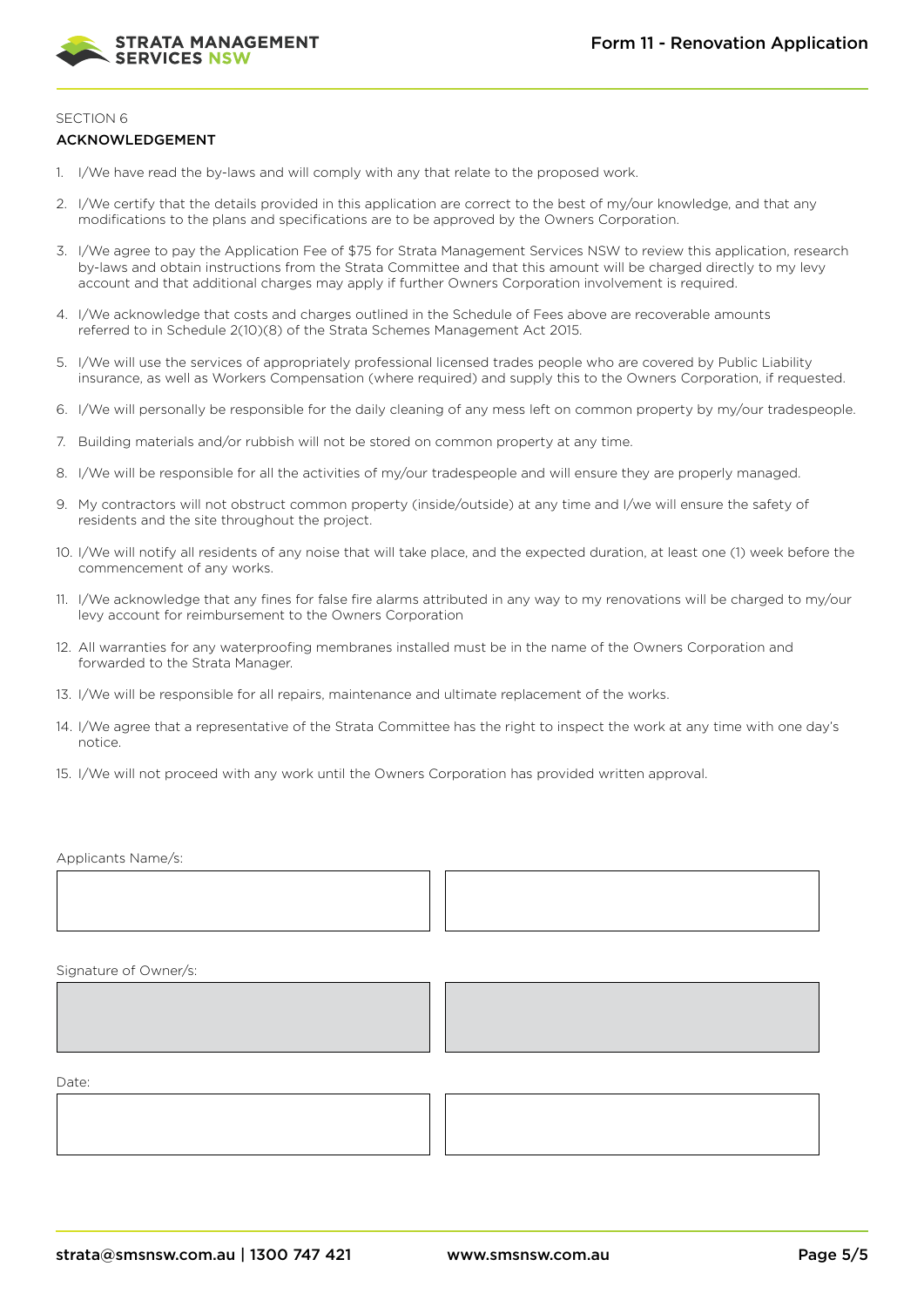# **Renovations**

# In a strata scheme

There are three types of renovations to strata homes:

- cosmetic work
- minor renovations, or
- major renovations.

An owner must gain permission before doing any minor or major renovations. Otherwise, they may have to change their place back to how it was before the renovations.

You are responsible for the repairs if you damage common property.

Tenants must gain their landlord's permission before making a change to their rented home. Refer to our general information for tenants: Asking to make an alteration.

# **Cosmetic work**

Owners can do cosmetic work without approval. This includes day-to-day work such as:

- installing or replacing hooks, nails or screws for hanging paintings or other things on walls
- installing or replacing handrails within your lot
- interior painting
- filling minor holes and cracks in internal walls.

The owners corporation can declare other types of work are `cosmetic´. They would need to pass a by-law to do so. Such work must not be a major or minor renovation (as defined by the law).

# **Minor renovations**

You need approval before doing any minor renovations. An owner must get the owners corporation to approve these renovations by general resolution (over 50% of votes in favour).

Minor renovations include:

- renovating a kitchen
- changing recessed light fittings
- installing or replacing wood or other hard floors
- changing internal walls
- sustainability measures (such as a clothesline or reverse cycle air conditioner). However, these cannot involve changing the outside appearance of a lot or structural changes.

The approval process may need the owner to give details of the work. This may include:

- any plans of the work
- when the work will be carried out (times and dates)
- qualifications and details of the tradespeople who will do the work.

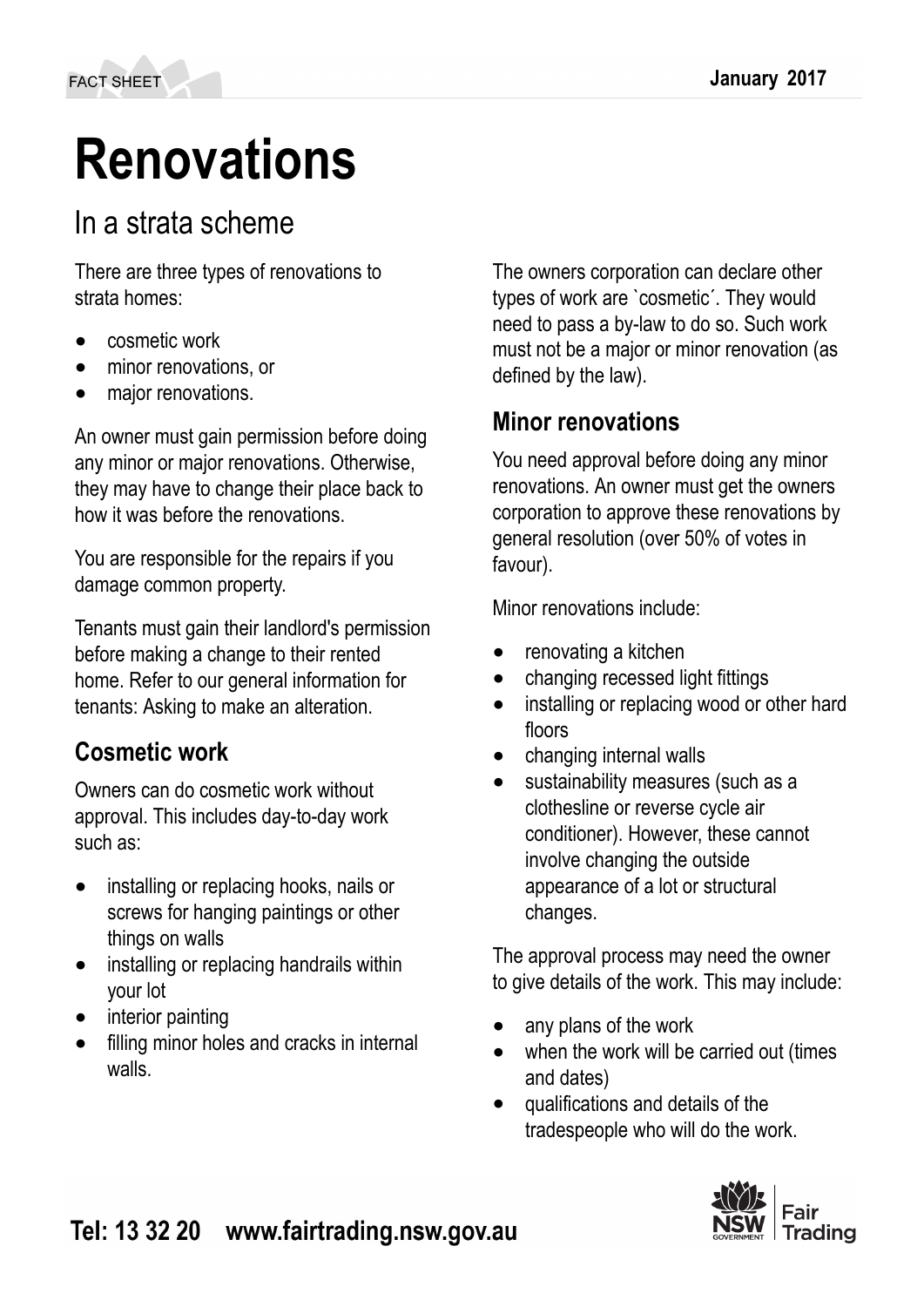# **Speeding up the approval process**

The owners corporation can delegate permission for minor renovations to the strata committee. It would need to pass a bylaw to do so.

The owners corporation can also choose to define other kinds of work as minor renovations. It would need to pass a by-law stating the other work to be included in the `minor renovations´ definition. However, the owners corporation cannot include something that belongs to another category of renovations (such as waterproofing).

# **Major renovations**

Major renovations may seriously affect the common property.

Major renovations include:

- structural changes
- waterproofing
- changes affecting the outside appearance of the property, such as an access ramp
- work that needs approval under other laws (for example, council approval).

# **Approval for major renovations**

First, the work needs a special resolution vote before it can move ahead.

Next, the owner must give the owners corporation written notice at least 14 days before the work starts. This should describe the proposed alteration.

The owners corporation cannot delegate approval for major renovations to the strata committee (unlike for minor renovations).

# **Renovations and common property rights**

Sometimes, a renovation may involve use of common property. Examples are:

- an air conditioning monitor being attached to a common property wall, or
- a parking space needed due to renovations.

An owner may receive the right to exclusively use a part of common property. They would do this through a **common property rights by-law**.

The common property by-law must state who is responsible for maintaining the common property. This responsibility would either:

- stay with the owners corporation, or
- go to an owner or owners.

Before the by-law can be passed, the lot owner or owners must first:

- agree to the by-law.
- consent to maintaining the common property (if the by-law includes this).